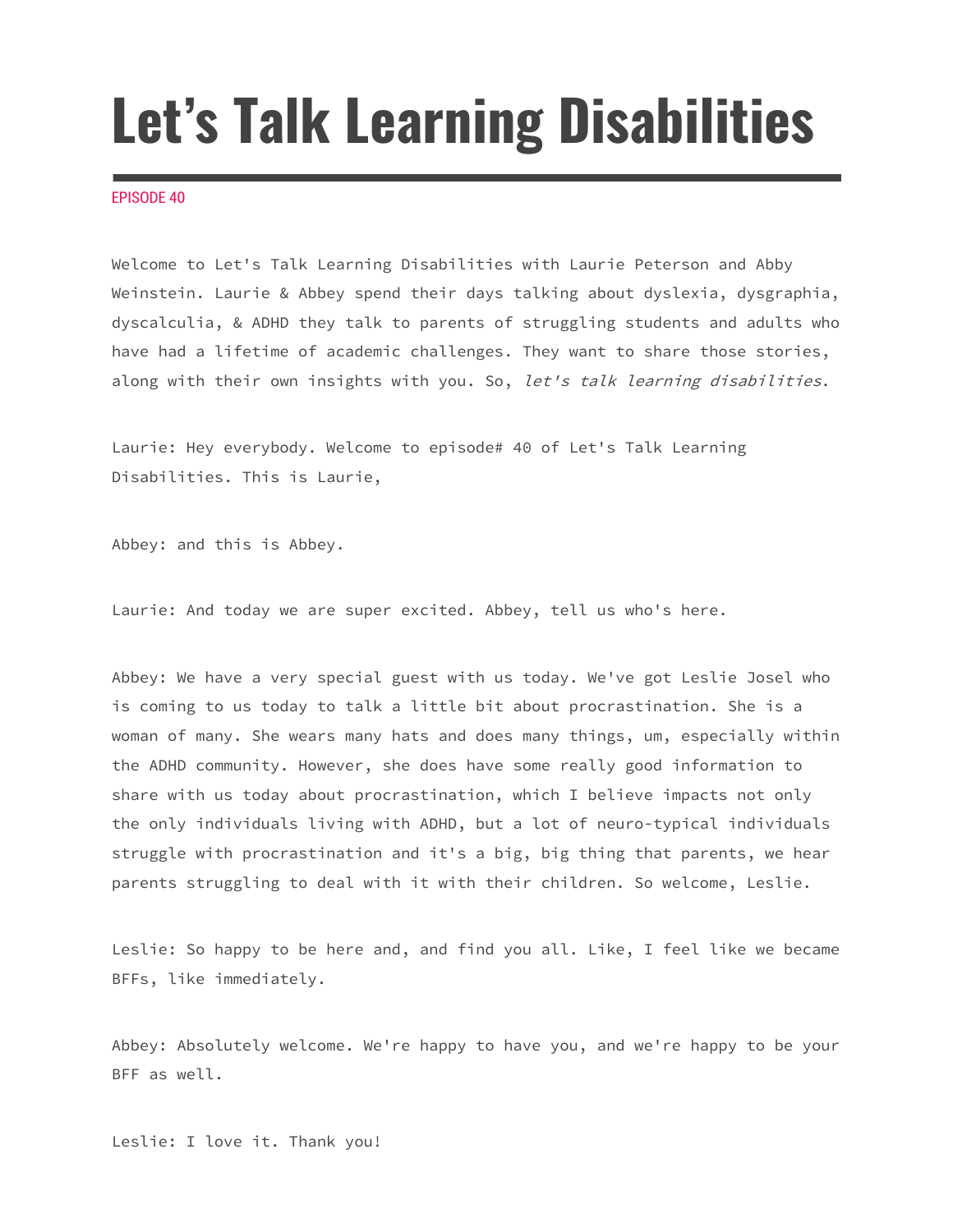Laurie: We should, we should probably preface this by. I should probably tell you that my go-to saying is why do today what I can do tomorrow. So this is going to be incredibly, um, it's going to hit home, really hit home because I'm really, I'm like if everyone else learns, great! But I'm pretty sure I'm the one who's going to benefit the most from this.

Leslie: Yeah, that's, that's a big say. That's what the book was called, How to do it now.

Abbey: I actually was telling my mother this morning about. Who we were interviewing in our topic for our podcast, that we were recording. And I told her it was about procrastinate nation and my mother who has known me all too well for 47 years said, now you better be listening with both ears. So both Laurie and I are excited to benefit. We know our listeners are going to benefit as well.

Leslie: Yes, we have a lot to cover, a lot to chat about.

Abbey: Yeah. So start out, Leslie, if you would just tell us a little bit about yourself and how you came to be doing the things that you are doing.

Leslie: So I'll give you the reader's digest version because I've been, I've been around for a very long time. I've actually been in business for 17 years. So I started my, I know, right? So, um, it's actually, I think now it's 18 actually. So I started my business when my son, who is now 24, was five and right off the bat, I do want your listeners to know that anything I say about my son, he gives me permission. And I think right off the bat, that's an important point to show them respect and privacy and treat them that way. So he does allow me to tell the story when he was five, he was diagnosed with ADHD, executive dysfunction, and a few learning, you know, learning challenges. So you have to remember back then, there were no amazing podcasts like you guys and what you do. There were no tele-summits and conferences or things like that. So I really had to figure out ways to untangle his world both at home and at school. Um, and back then, I probably did think. That were revolutionary back then. You would not think of them as revolutionary now, but I remember for him like what he didn't see didn't exist. So taking doors off closets, taking dressers out of rooms and putting clear bins and coding,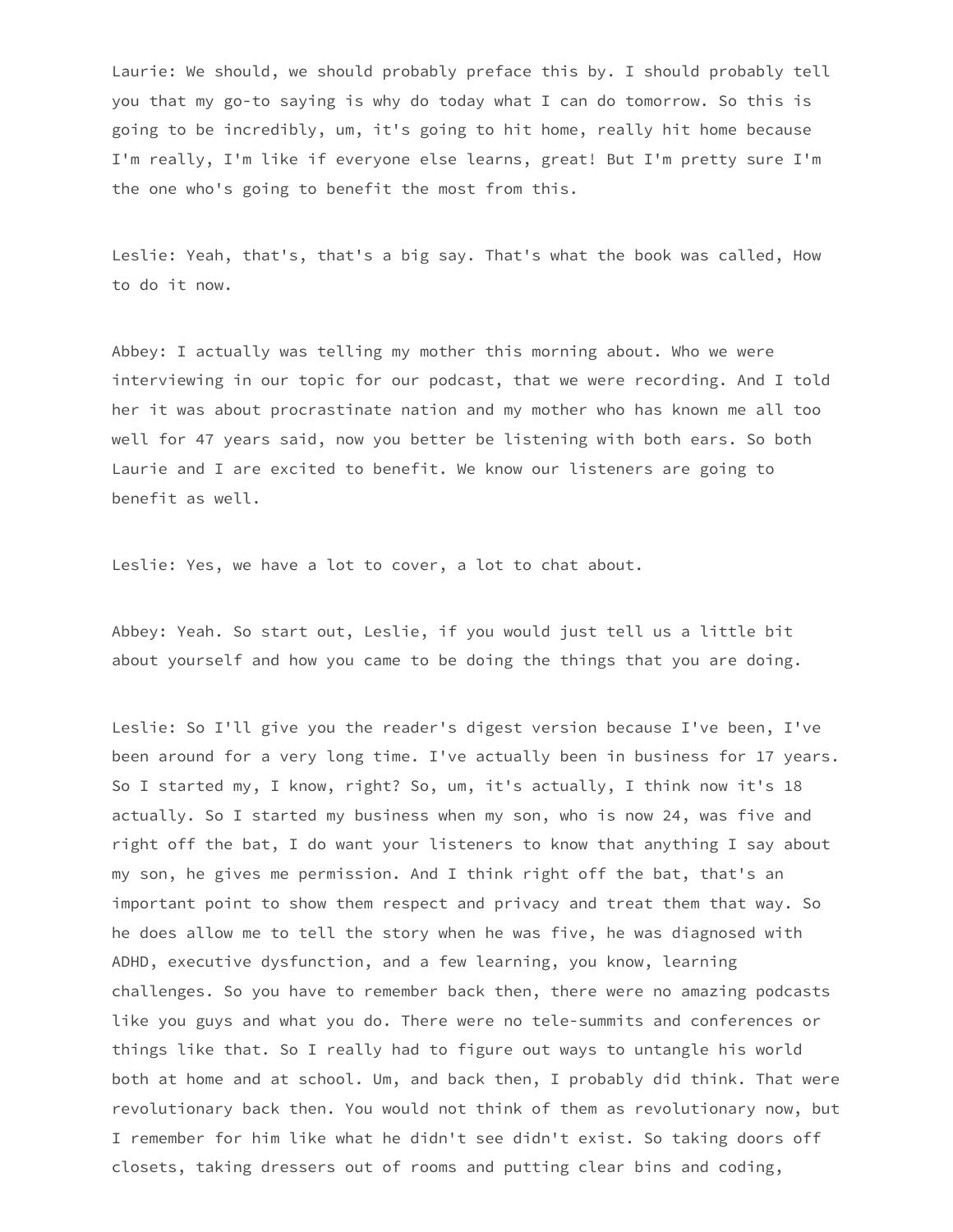everything blue that belonged to him. Cause blue soothed him, like just different things and to make a very long story, short friends saw what I did and friends of friends and all of a sudden now I worked at. Regular full-time job. And my phone started ringing, Hey, I saw what you did, or I heard what you did. Can you come to my house to do this? And I turned to my husband and I think it's important to say that he has ADHD. Cause I'm very linear thinker, right? If I don't have all the details and he, and I said, but, but I don't do this for a living. And he said, well, you do now. And I was like, what do I call myself? And he was like, order out of chaos and well, like, I mean, it was so crazy, cause I did not set out to start a business. I did not start out to even understand that there was a need for this. And within a month I quit my full-time job. And within six months I had a team I kid you not. And what I specialized in was creating systems and structures, um, and piece and Saturday for families with ADHD now, fast forward. Um, 17 or 18 years later, we are now a 100% virtual business. We are global. We have about 75,000 parents, teachers and related professionals who come to us for products, programs, workshops, webinars, and coaching. Wow. All for the mission to help parents help their students, those that are neurodiverse, but we also get mainstream as well, um, to help them be successful in learning and in life. That's how we say it.

## Abbey: Wow.

Leslie: Um, yeah, and I, we create products. Um, I write books. I, um, Some of your listeners might know attitude magazine, which is the premier magazine for those, with ADHD. I write the weekly dear ADHD, family coach column. I'll have somebody say I'm like the dear Abbey. I bring A's to your Q's on a variety of topics. So, and a host of other things. So we do a lot.

Laurie: You're busy.

Abbey: You are busy.

Leslie: We are really, um, yeah, it's amazing. And listen, we are, I feel very blessed that, um, Know, if I turn around and look back at 18 years of what we've developed and what we do. Um, I always say that I think the reason why we are sustainable and why we've grown is that we are a very community oriented company. We don't do anything without asking the people that are part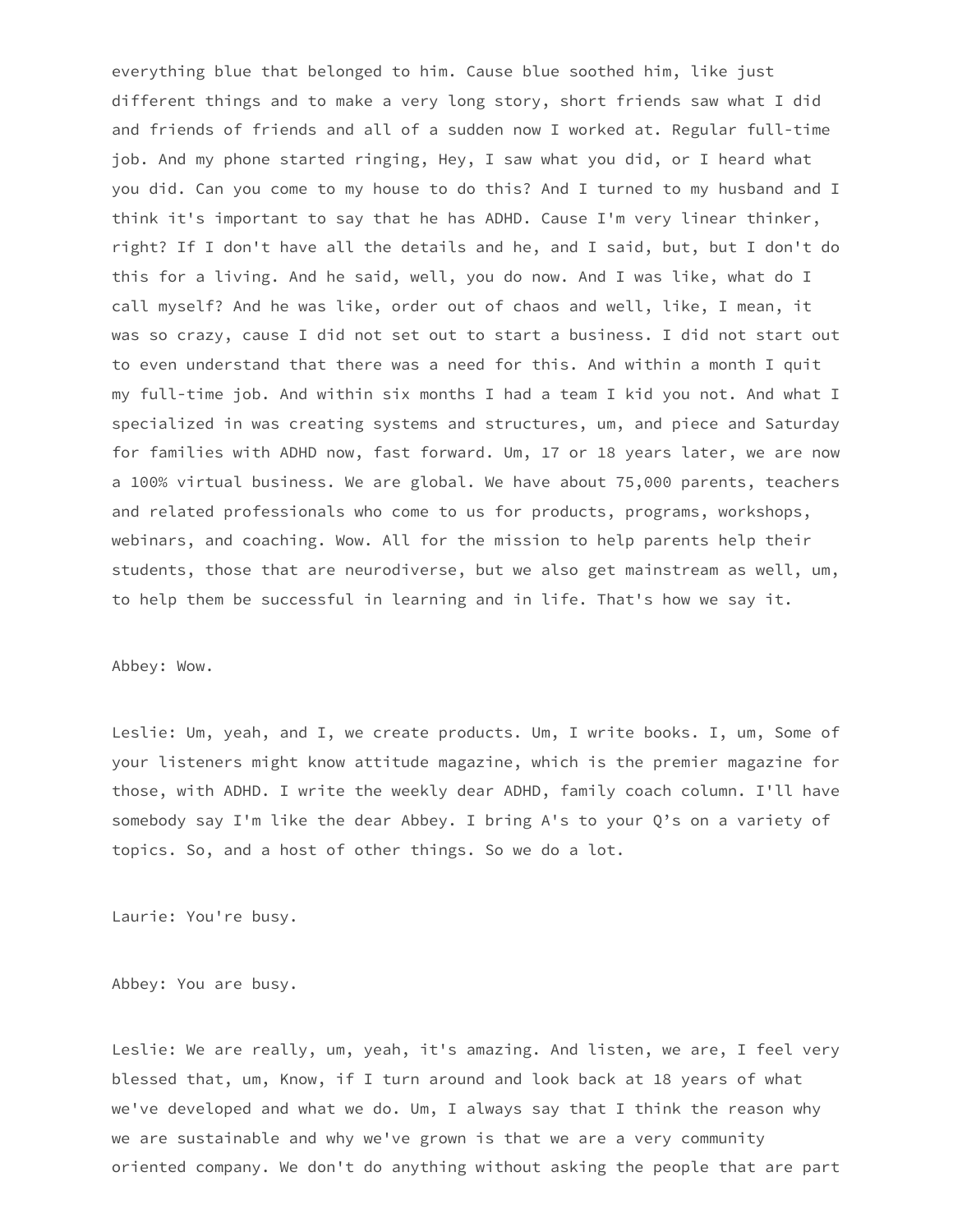of our family, um, what they want. Like, I know that's not why you came to hear about, but that's really what we base our business on. It's not about me. Like I'm not gonna create a webinar. No, one's going to show up. I'm not going to create a product if nobody wants it. So that for me was a very big reason. Um, I believe that the sustainability is, we always say we bring our community along for the ride with us. Like, what book do you want me to write? Seriously? Like what planner color do you want? Like what, what webinars the next webinar you want? And, um, one, it definitely mitigates risk, but it also really, um, Allows you to kind of like really be in, you know, really helps to understand what it is. People are, what their pain is. And so my segue is procrastination is probably the number two question or pain we hear from parents.

Laurie: What's number one?

Leslie: What?

Laurie: What's not that number one?

Leslie: So yeah, understanding how to study is probably the number one thing we get. My kid does not know how to study and I, I, we do a study skills webinar twice a year and I twice a year, and I could probably give it every month. Every single month. So, but procrastination would probably be, my second would be the second thing that we hear a lot from parents is my kid procrastinates. So that, so that understanding and that nuance was really important. And it's so universal. And it, doesn't not just with kids that are, that are neurodiverse. It is, it is across all kids.

Laurie: So when you have someone come to you and say, okay, my number one problem is procrastination or my child or whatever. What is, how, where do you start? Like, what's the very first thing you want to tackle with them? Or what's your process?

Leslie: What's your definition of procrastination? That is the first question we ask the parent to say to us, my kid procrastinates and I am, I love parents. I'm going to be, I'm like a new Yorker. I am never rude, but I'm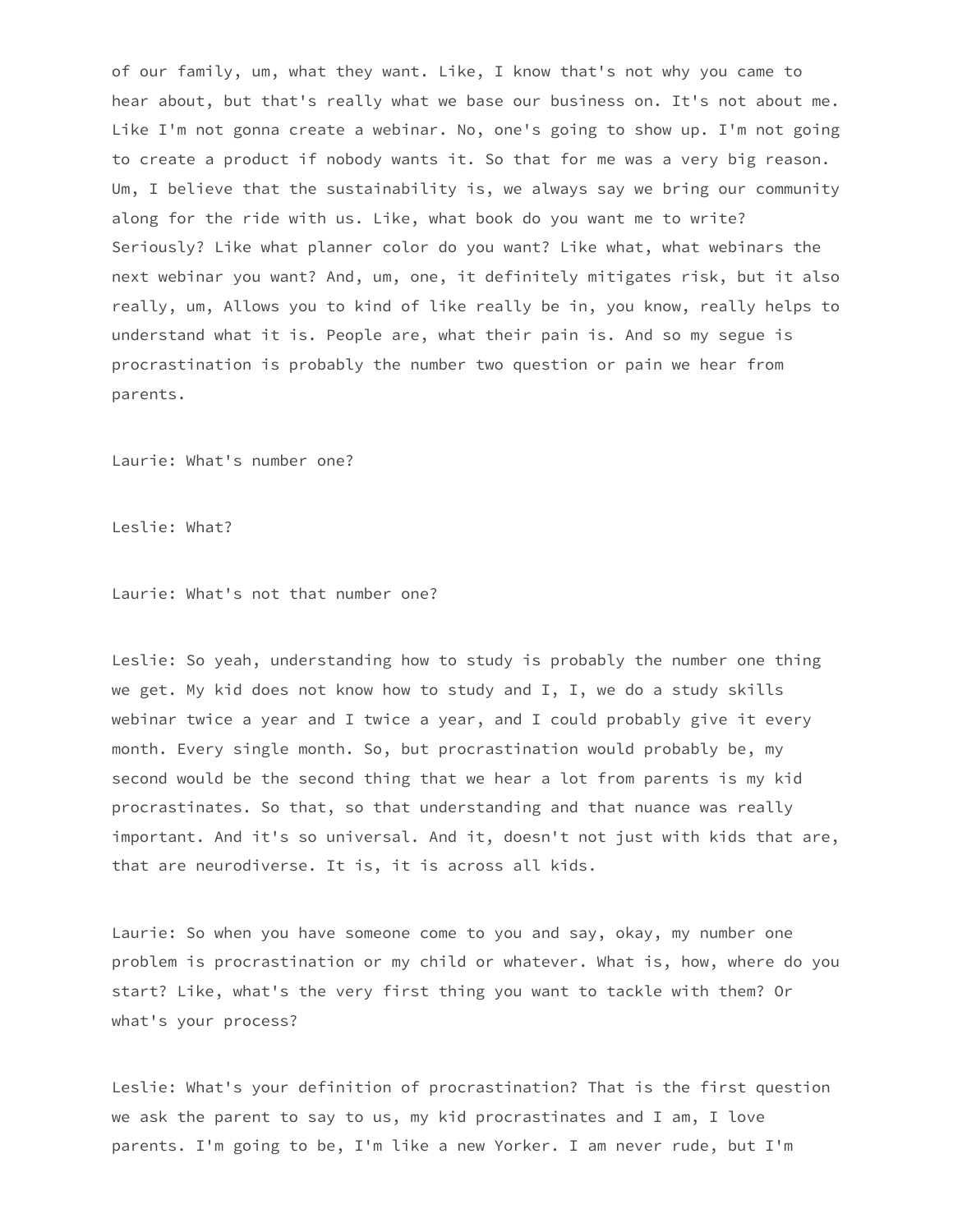feisty. I just have to tell your listener's that. They'll say, well, she puts things off.

#### Laurie: How?

Leslie: And I'm like, okay, how has that procrastination? And a lot of that is, and that's not to trip them up, but it's to get to change that mindset. So the first thing we start with is the true definition of procrastination and what most people say procrastination is, is delaying doing something, but that isn't the full definition. The full definition of procrastination is delaying doing something. Knowing, there's a consequence on the other side. And that's the key. That's really the key. So for themselves, I'm like, let's say you decided on Saturday, you were going to clean up your garage. It was time, it's overflowing. I know, I know I pick the worst thing in the world, but there's a point why I picked the worst thing in the world. So here it is. You've got the bags you bought, you got the bins, even at a dumpster. You're ready to go. And Saturday morning you wake up and it's a gorgeous day and you're like, you know what? I just don't feel like doing this today. I don't want to waste my day. I'd rather do something else and you go off and do something else. Are you procrastinating necessarily? No, you're not. You're delaying something you wanted to do, but maybe there's no, but there's no consequence on the other end, unless you're selling your house and you have to. So when a parent comes to me and says, my, my, my students should have started his work, or he should have done that paper, and started it a week ago. And I don't understand why he's not, he's procrastinating…And my favorite story, and this doesn't happen often is one time I had a parent and a child on at the same time on a zoom call and the student was a 16 year old, like sophomore. And we had a meeting and it was Friday before a long weekend. And the mom and I'm not picking up moms or dads just happened to have been a mom. I'm just saying I happened to be a mom. She was like, I don't understand. I don't understand if you should be starting at today's nothing going on, he's sitting around. And he very quietly turned to his mother and the, and the, the work was due like Monday night at 11:59. And he turns our very quietly and said, you can yell at me Tuesday at midnight and not a minute before dinner for him, but that's it. Now I know that's a very vanilla-esc, but it's powerful. If you say.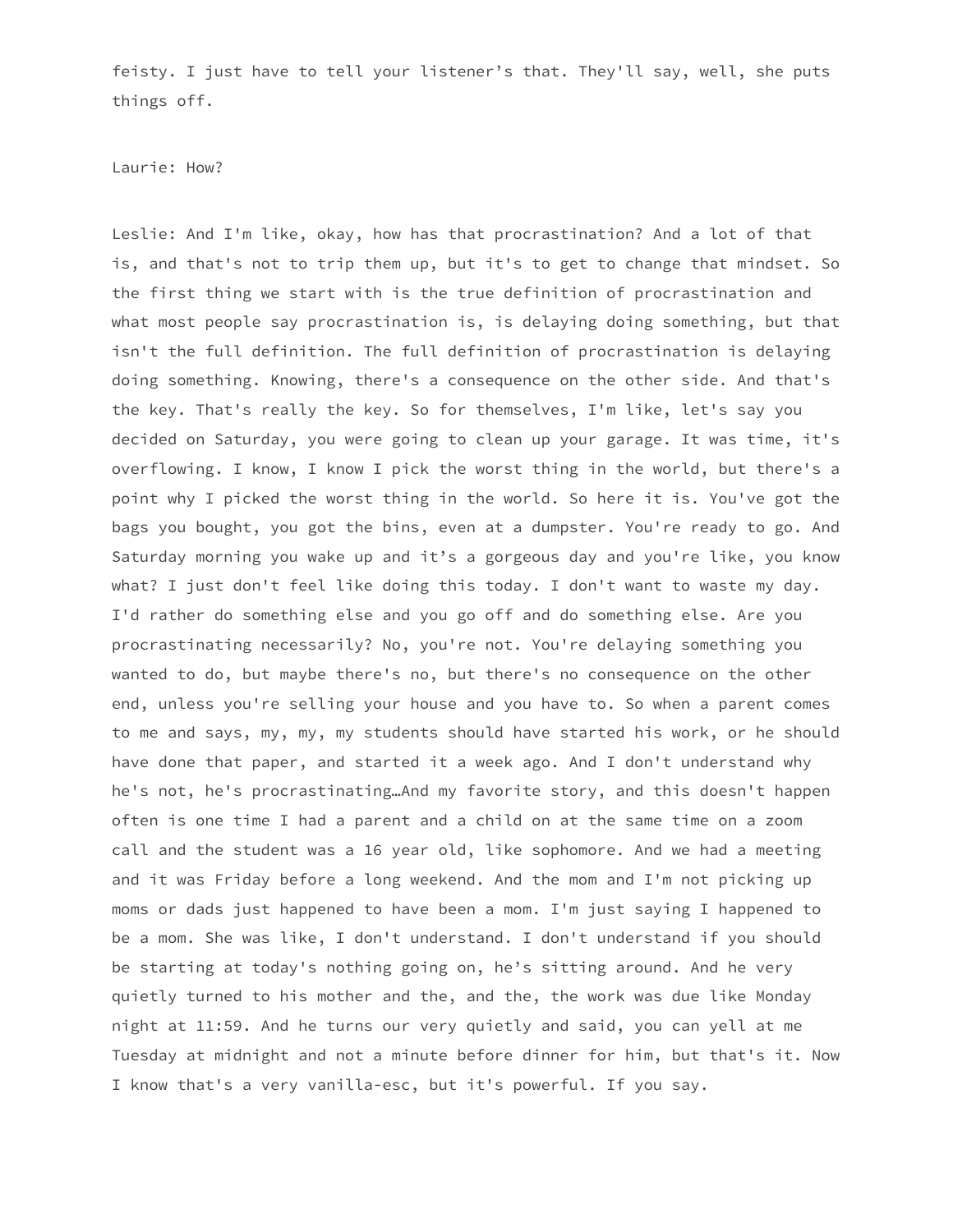Abbey: That's how he was thinking about it. And it's so important that you guys, before you start working together, you have that working definition outlined exactly what you mean with when you talk about procrastination, making sure you're on the same page with what exactly it is.

Leslie: A hundred percent were always about. You asked me what's the first course of action and the first course of action is always mindset. It's always mindset. And it doesn't mean like we're disparaging the parent is just, it's just getting you to view things differently. And then the second thing is we usually will explain to them what we feel is after obviously lengthy conversation what's going on behind, behind the scenes. Um, because I, in, in my view and I'm, and here's what I also want your listeners to know. Some of the stuff I always say is research proven. And some of it is anecdotal. Meaning if it's institutional history, it's being in the field for 17 years, you gather it lot of institutional history. And, and I'm not even here to sell you to sell, sell a book. But one of the things we did when I was writing that book on my procrastination and the book is geared to students called, How to Do it Now, Because It's Not Going Away. I didn't want it to my son. Titled the buck. I was great. Right? I didn't want it to be solely my voice. I really wanted to bring my students' stories to life and really allow parents to hear what their kids were saying. What, what kids were saying. We went back and interviewed as many students that I've worked with over the course of the years, as we got. And we ask them some very powerful questions and we asked them some fun questions. Like, you know, like what's the best grade you got for something and never worked on, right. Or how long did you progress, but things that parents needed to hear and the two themes that came out of the book about procrastination, the meaning, the real behind the scenes, like why… were skill. Like the lack of skill that a student was really able to say. Now, I should tell you that the age range was about like 15 and up. So we're not talking about eight year olds here. Right? They were like the lack of skill. Really not knowing how to do something. Like, I don't know how to study. No one's ever taught me not disparaging teachers, but there is definitely a lack of knowing how to do some of these things. And the second one was choice and control.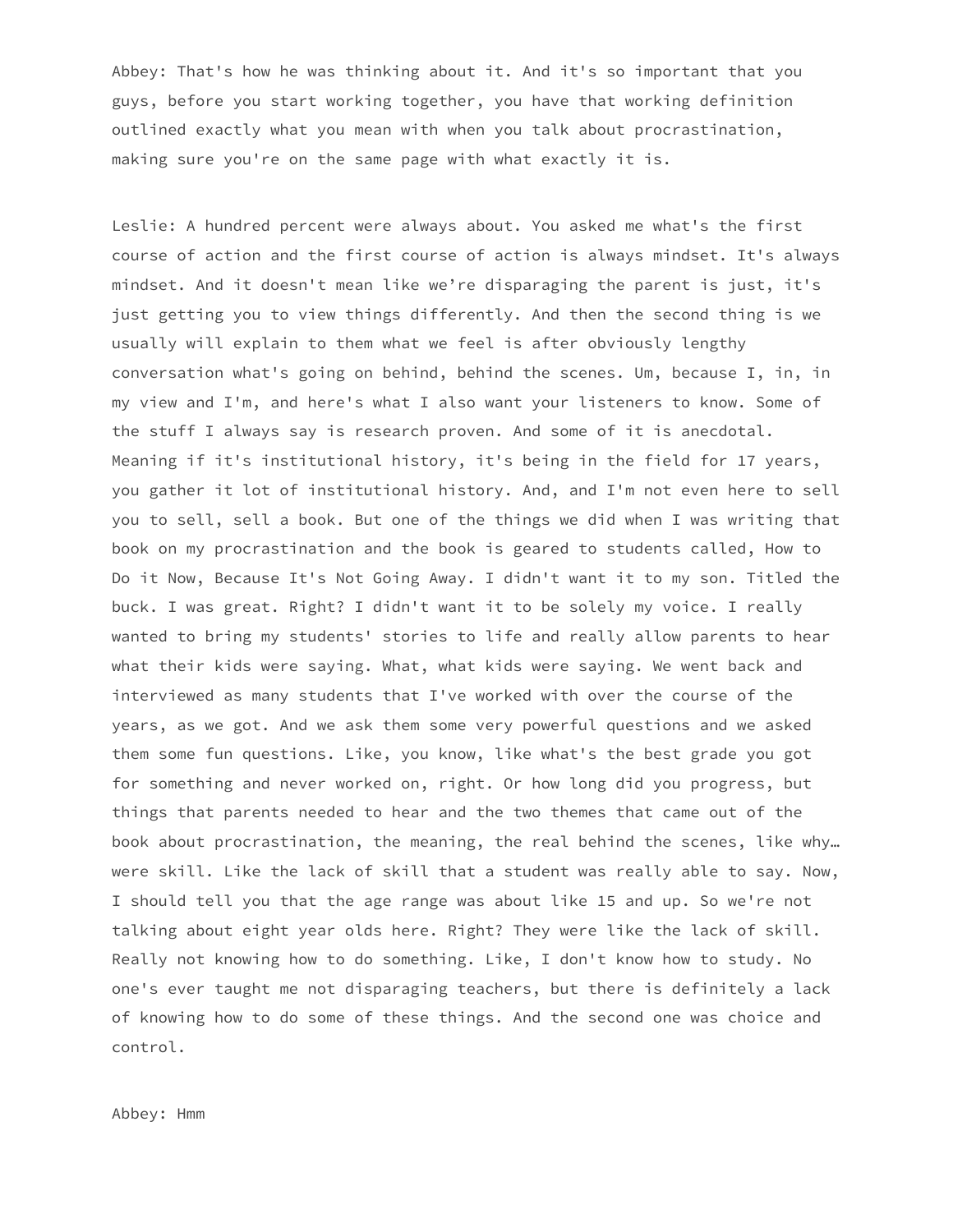Leslie: I saw the choice and control, way more with those that were neuro diverse, that they are sending out your shed. You can't all see it, but we're doing a lot of head bobs here. And I hope people listening are doing the same. That those that are neurodiverse, it was more with them, said they could not handle being told always how to do something when to do it, because it clearly did not work for them with all of this kind of like, parameters in place and that when they were given the freedom to do things their own way in their own time, they procrastinated less.

Laurie:Would you put the, so when I talked to a lot of parents, my experience with procrastination has always been because I get so overwhelmed, I don't know where to start, how to start. So I'm just going to put that off and do it later and I'll think of it. And then before I know it it's due tomorrow. And so that overwhelmed feeling is really part of the skill issue. Correct?

Leslie: Yes, it's we call, so I, and I apologize, but we have our isms at order out of chaos, like what we say. So we call, we call it overwhelmed by the overload, right? The brain is we call it our TOO child or student too much, too big, too hard, too vague. Right? And it really plays into that executive functioning of decision-making that decision fatigue. And what we find is when we talk about the app, and I know this isn't a bowtie of skills, but I feel like it all mushes, it's all one big mush, right? Isn't that professional? Mushy mush! I talk to kids all day long. So mushy mush is about right.

# Abbey: Right?

Leslie: We talk about like time or we talk about working memory and we even talk about impulsivity or organizing. We don't really talk very much about effort. And I always say effort is where lazy, the perception of lazy lives, right? It's that decision-making, it's that effort level. It's too many decisions. It's it's what do I do? How do I do it? When do I do it? And slowly and slowly, the brain just goes, I know I have to wait, but bleep it. I'm not right, because it's way easier. So yes. To your point. Exactly. That's that's the linear, that's the linear miss of, of overwhelm. Is that just my brain is just done. Like put a Fort, you make too many.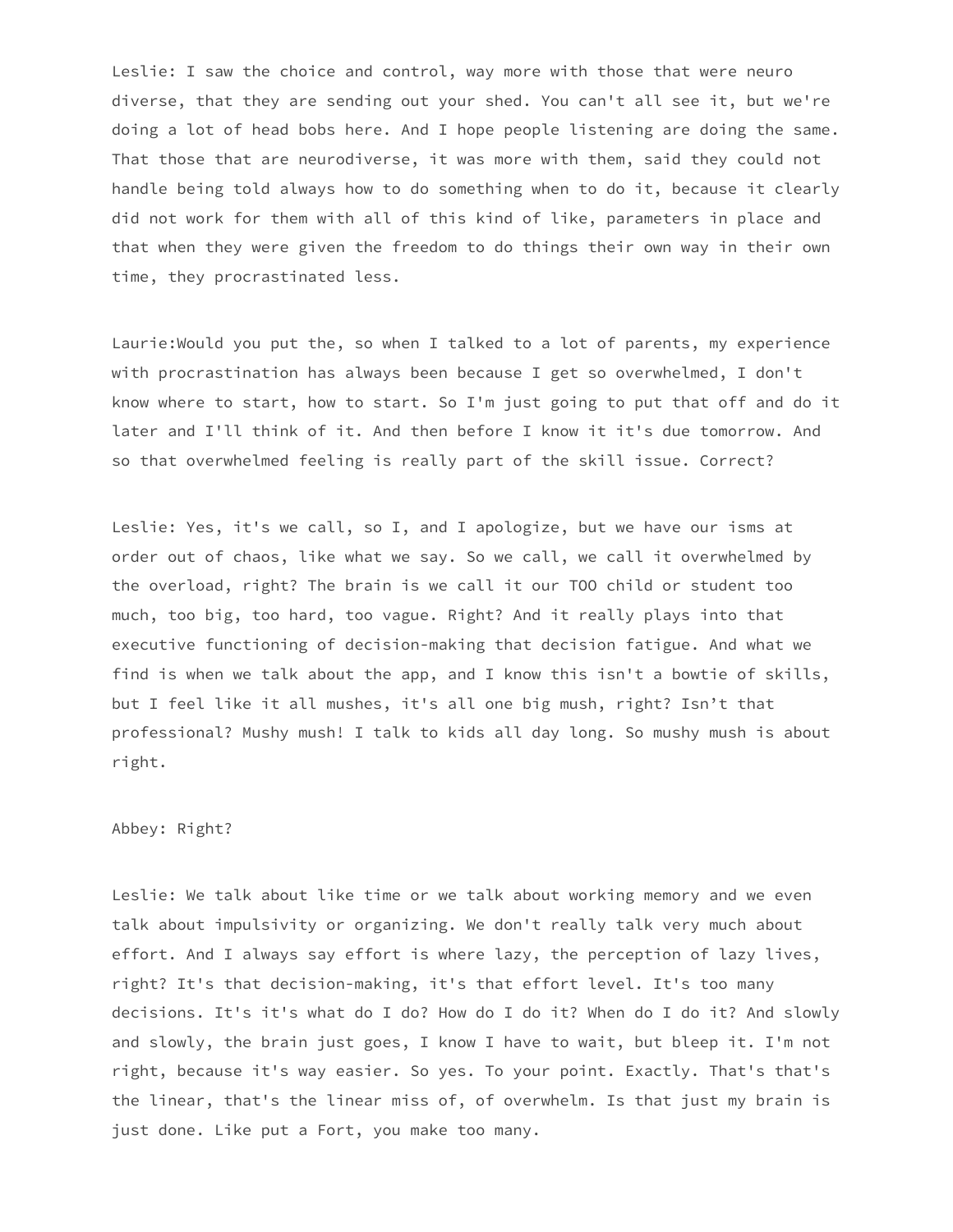Laurie: I'm over it.

Leslie: And that's a big mindset for parents. So that's that whole perception of laziness. Right. And I say perception because it's like, because that's what it is. When a kid comes and says, my parents think I'm lazy, or my teachers think I'm lazy. Our joke is it's not really a joke, but you go back and tell them, you just have a hard time sustaining effort.

Abbey: Sustaining effort. That's true. Right?

Laurie: It is so true.

Leslie: So yes, I'm on your page that overwhelmed. Is, and we're seeing more utilizing, I would say we used to call it like the step-sister like Cinderella, like, you know, it was always in the back, you know, cleaning the chimney, like, like in Cinderella and the other executive functions were on the forefront. And I would say I would even go out on a limb and say that since the pandemic. It has really changed course. And all we're talking about right now is overwhelmed.

Laurie: That's interesting.

Abbey: We hear a lot of that too, from parents and clients about just being overwhelmed with so much and not knowing where to begin, how to begin,

Laurie: How to prioritize

Abbey: How to prioritize

Leslie: How to break it down and make everything very like, manageable and task oriented. It's all my it's all ma make it manageable and we equate it to, and I, this is a real important visual for parents is we equate it to like lifting weights. Like the brain is a muscle, like every other muscle in the body, the brain is a muscle. So think of a little brain dude, right. And he's got his dumbbells in his arms and he's very, I can lift a two pound weight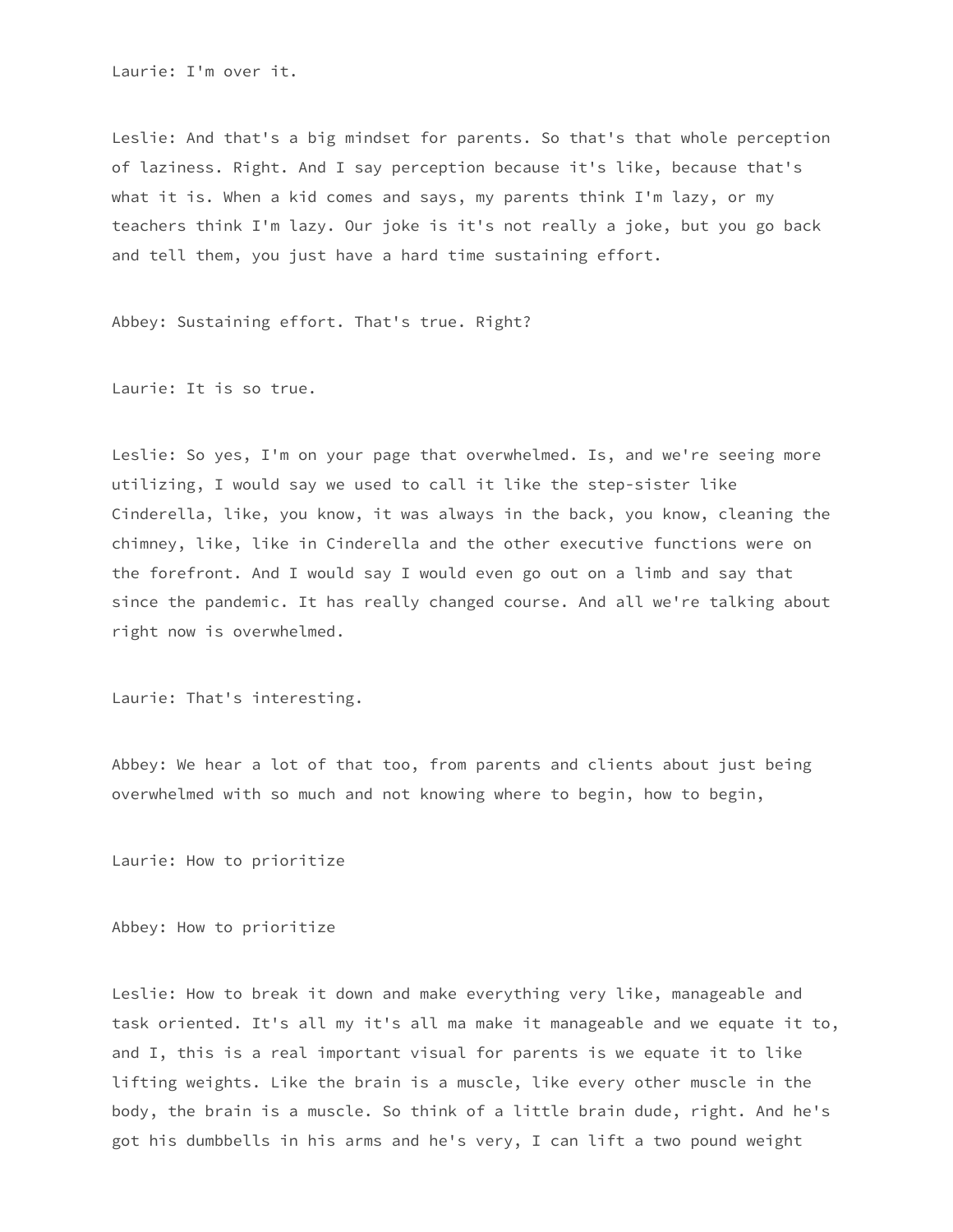without thinking. Right. Like, all right. I can do my math homework, and this is not about academics. I just want to be clear. I can do my math because oh, okay. Go to page 52 and do problems one through five it's very task specific. There's nothing to figure out. That's a two pound weight. I go, no, I can see the weights, but that's a two pound weight. Okay. Now let's like, let's now let's move on to history or social studies and it's like study for your Mesopotamia test. Okay, well, what does that mean? That is like a, like a 10 pound weight. And if you have a child who has like, like learning issues or has executive dysfunction, like that is just, that's a 10 pound weight, then their brain is just not capable of being able to lift that. There's just too many decisions. So that's my great visual for kids. I think it's a great visual of the, of the weight. And it's also what we use for parents.

Laurie: It makes sense. And it does, no it, it definitely helps it make sense. So once you determine that a child is, or, or a student is truly procrastinating, like they are absolutely. They fit the bill. Well, now what?

Leslie: So it depends on what's getting in the way. And I think that's another important thing for, I always, this is again, anecdotal. Um, procrastination doesn't live on its own. This usually it's masking something, right? Is it masking time management? Are you like? So sometimes if a parent says, well, my, you know, my child procrastinates and we dig deeper, sometimes we find that maybe your child really, well, yes, there may be procrastinate, but it's a really good time. It's a time issue. They're time blind. They have no time awareness. There's no future awareness going on. So our work there is not so much to teach the student not to procrastinate. It's how to teach them to be more than. To be time aware or they have no planning or they don't know how to study. I have to tell you, they really don't know how to study. I will say that our, probably our number one thing that was professional. Sorry. Is teaching kids. And here's an interesting thing for, for how we, how we approach studying. We feel the pain when it comes to homework, because there's very little choice. I want to keep using those words, choice and control is very little choice and control when it comes to homework, meaning the teacher assigns homework and that's the way you. And I now, and I feel terrible, but that's what it is. And there's things we do around it obviously. And that's for another podcast, we'll talk to you about what we do for homework, but with studying, you have choice and control and that's an aha moment for the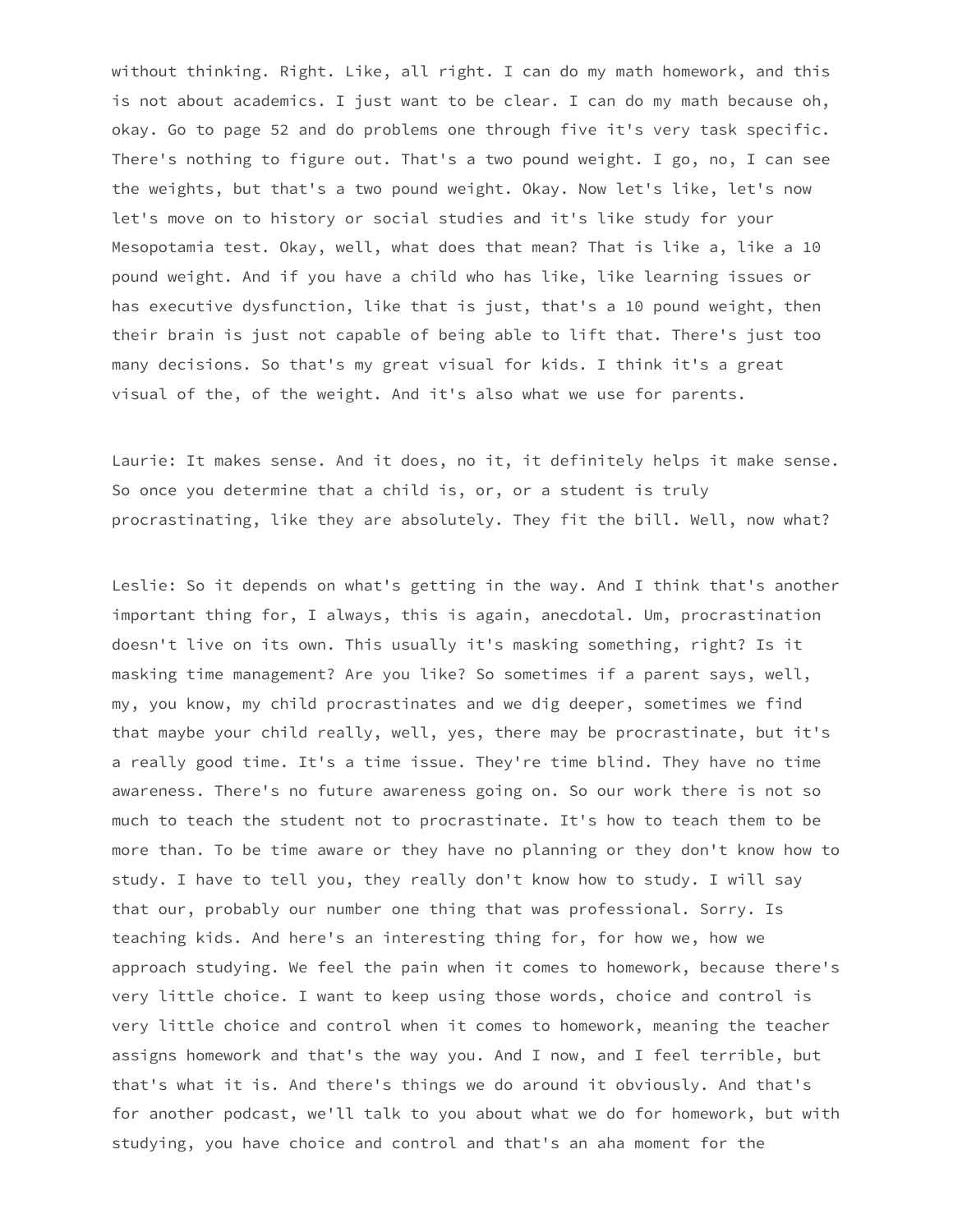student. Yes. Maybe you were assigned a study guide that the teacher gave you when they're required to do it, but that's about it. Are there otherwise you are completely in control of the methods that you use. Just to, to study for your tests. So here's what we do. This is our little thing. Keep using the word thing. I'm sorry, but you gotta remember. We is we, we have, we have a, a saying that when we teach studying, we want to make it as tangible task specific and as concrete as possible. So it's a, it's a, see it, say it, hear it, do it. That's how we, we literally take a giant sticky. Remember everything we do is virtual, take our giant sticky and we make four boxes and it's a see, say, hear, do. And we say to the student, you've got to now pick a hear, a say, a see and a do. And right off the bat, they can handle that because right off the bat, what we've done is we've gone like this and we've made it, we've put parameters and now ready with a can pick whatever it is they want. You want to go study with your best friends, because we all know that's the best way to study. Teach one another. Great. That's a say it. You want to watch YouTube videos? I don't know if anyone knows this, but in the last two years, YouTube is the number one medium that kids have learned subjects on. Yeah, that's a YouTube. I want to attend, you know what I'm saying? I don't want to go through it, but you understand what? So right then and there we're able to drill it down. And then within that, we make it very specific about what it is you have to do. So we take that, go study for your Mesopotamia tests and it's. You know, what are the seven gods? What is the cultural significance of each? What is the, I'm sorry, I really know my mesopotamia.

Laurie: Yeah you do, I'm way impressed.

Leslie: And then, so we define it. Define, define, define, and if there's anything that the student doesn't understand that it's not defined enough. So we go from defining and then we call it define and assign.

Laurie: I don't want to, I don't want to get up on the whole study skills study thing, because that is a whole nother thing. But I am curious, like when you have a student, what we run into a lot is kids can regurgitate information, but it doesn't mean they understand it? And so trying to figure it out. Do you, are you regurgitating this? And you're just giving it right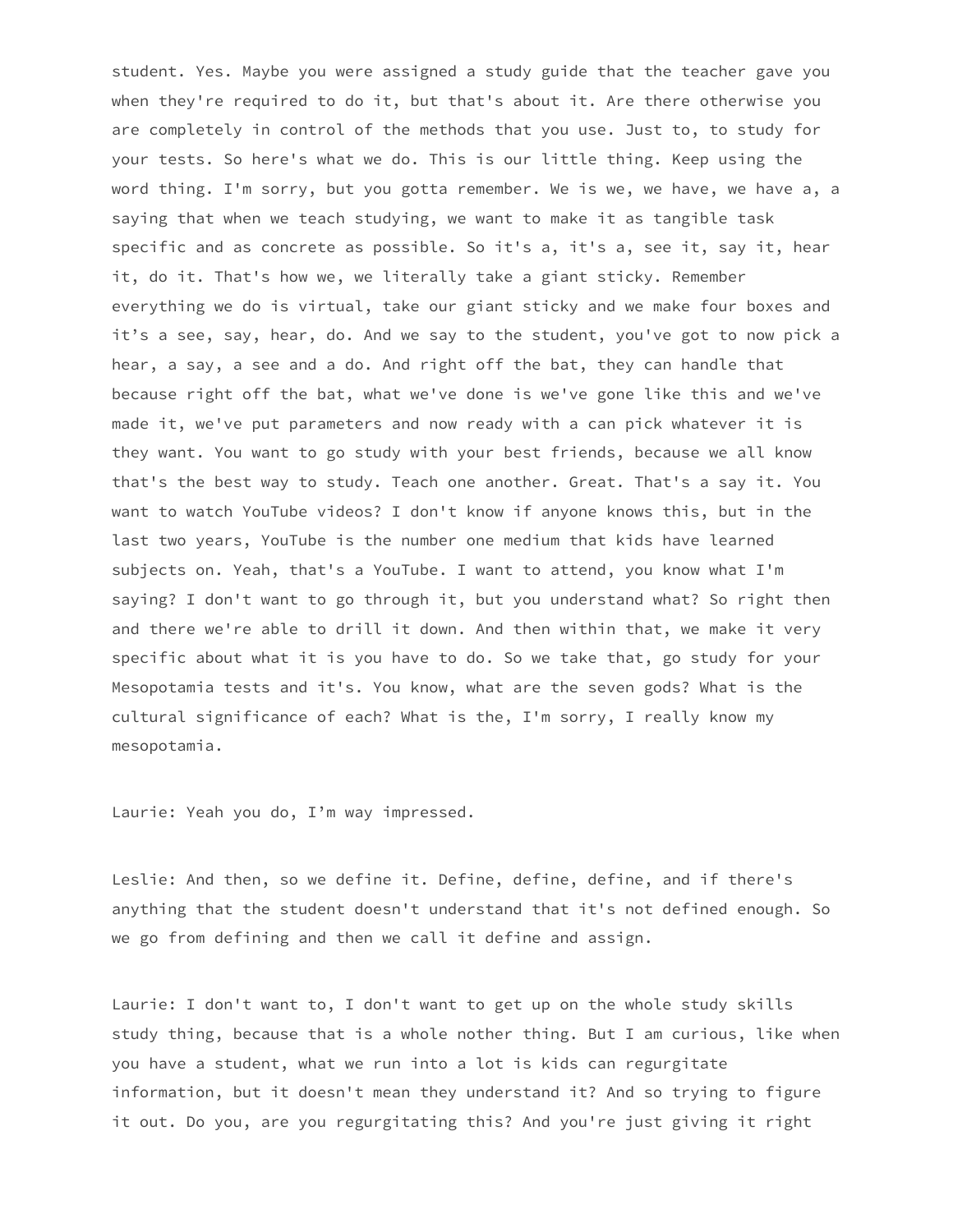back to me. But when it shows up on the test tomorrow, it's not worded the same way, so you're not going to understand it.

Leslie: So, it's hard for me not to answer you without talking to you about study methods. So, and I know this wasn't, we could do another whole podcast on it.

Laurie: Which we probably will.

Leslie: Well, so the two things that we do is we pull everything apart. What we've find really happens, and I'm going to try to explain it in a way that everyone's going to go, oh my God, she's in my head. It's a lot of things we tend to, we tend to go over things literally or chronologically. So if we really understand, and I always say, there's a difference between knowing and understanding, right? So if you really understand one and you really understand three, but you don't understand two, right? Let's say you're going. But with the brain says is, oh, well, if I know one and I know three, then I'm somewhere in the universe, I must know two. And I'm just going to pretend I know two, cause it's going to work. It's. So we pull everything apart. So like study guides, we cut them up, we rotate them around. We, we really pull information apart so that everything you are learning has to stand on its own. It doesn't have that crutch, so that, so the, and then there's ways we do it and I'm not going to go into them because. So, and the other thing is that everything is set because I see it all the time. I might know it here. I'm sorry. I'm pointing to my head, but I don't know it here and I'm pointing to my lips. So it's all about, can you, can you answer my questions? And we have study, we've come up with study tools that really help our students dig into the understanding. Versus just knowing.

Laurie: But I think, and I think too, you know, I know we're getting off on a little bit of a tangent, but again, back to the whole point of, I think having good study skills and being confident in knowing exactly what you're going to do, alleviates some of that desire to procrastinate. It's like, okay, I have a plan. This isn't so overwhelming.

Leslie: It's so planned for them. And the other thing that I do want to say this, cause I think this is super interesting is we also tend to, and I think,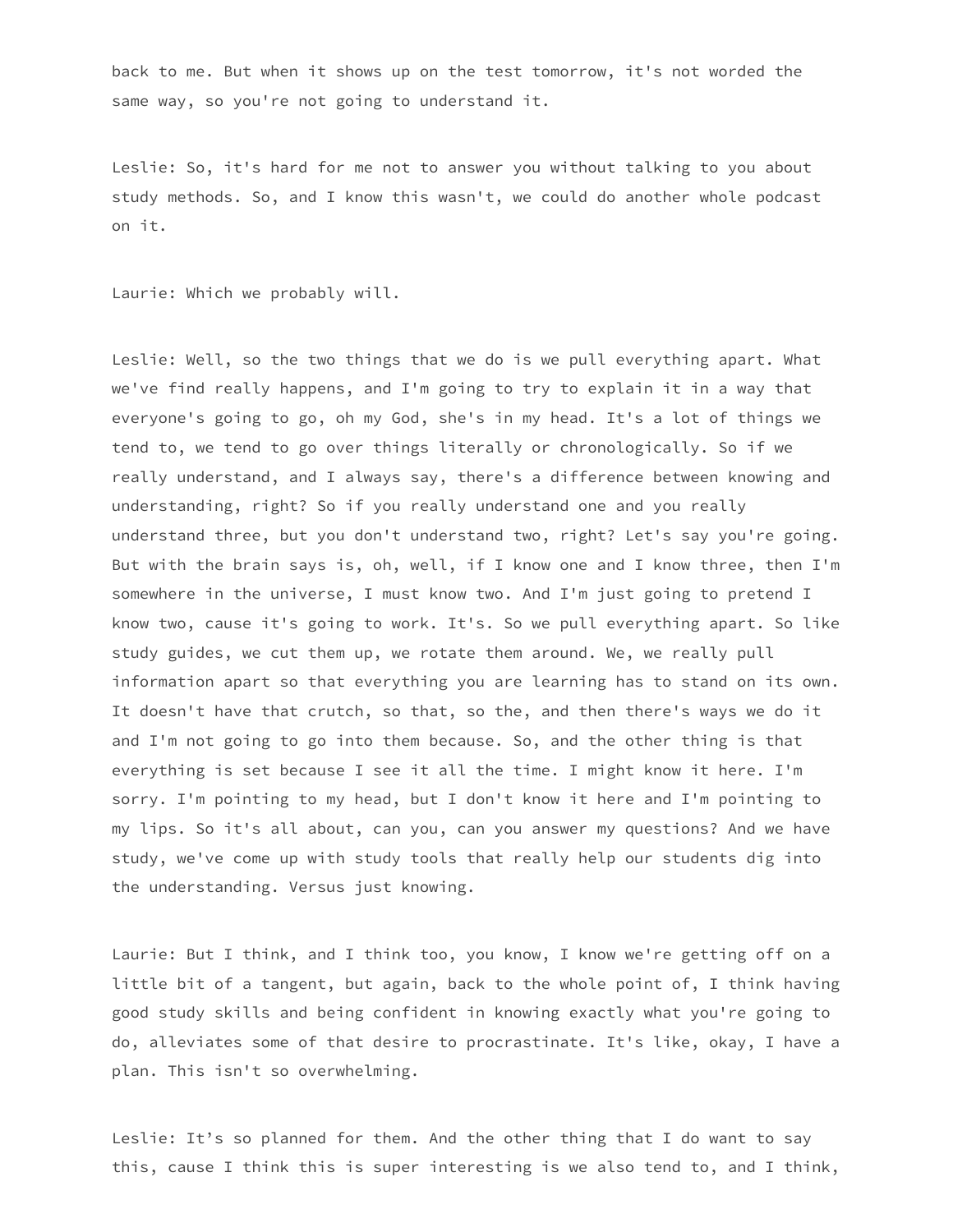and the reason I am, I am talking about studying. Cause it is by far the number one reason why kids procrastinate or writing is we tend to lump our, what we know and what we don't know together. And so we tend to, so we tend to spend time on the things we know and give that the same amount of time to the things we don't. One of the first things we do is we pull that apart as well, which right off the bat then gives the student a much smaller amount of stuff to learn and to really know which does help overcome that procrastination because they're looking at everything, all and giving everything equal importance and we're not.

Abbey: Right. And then that increases the overwhelm and the overload. So, and it sounds like not only does the strategies that you're teaching and helping them with studying help with less procrastination, because now I have a plan to plan of attack. I bet it alleviates a lot of testing anxiety, also going into the testing session, which we see a lot of students with test anxiety.

Leslie: Yes, it does. And I want to say this too. It's not. Weighted across the nation isn't necessarily like, and this is something we were talking with with parents too, about the, I asked my child to do something and he doesn't do it. And so our, our joke is that we need to eliminate what we call the oh, by the ways and don't forgets. See, I got you guys to laugh. And while we do that, they're like, oh my God, she's so in my head, but your child's walking out the room and you're going, oh, by the way, don't forget. And so it's things like that as well. And then the other thing that we really focus on too, to, to try to build that non procrastination muscle is, um, I feel that we're all very good as parents. And again, I'm not disparaging parents. I'm one, and I totally have to check myself at the door. Um, is that, we're very good at asking our students what they have to do. Hey, what do you have to do? Um, I have a bio lab to finish. I have some math problems. Maybe I have some like Spanish vocab. No. It's better, like, do you ever ask, like, do you understand what it is you have to do? And it's a really nuanced question, but it's a really important one. Because when you're asking the student what they have to do, it's a to-do list. But when you have that, they understand now you're really digging into the whole like, Oh, no, I don't know really, if I understand like what I'm supposed to do, writing my paper or how I'm supposed to finish that essay. So we work a lot on those because we hear that too, from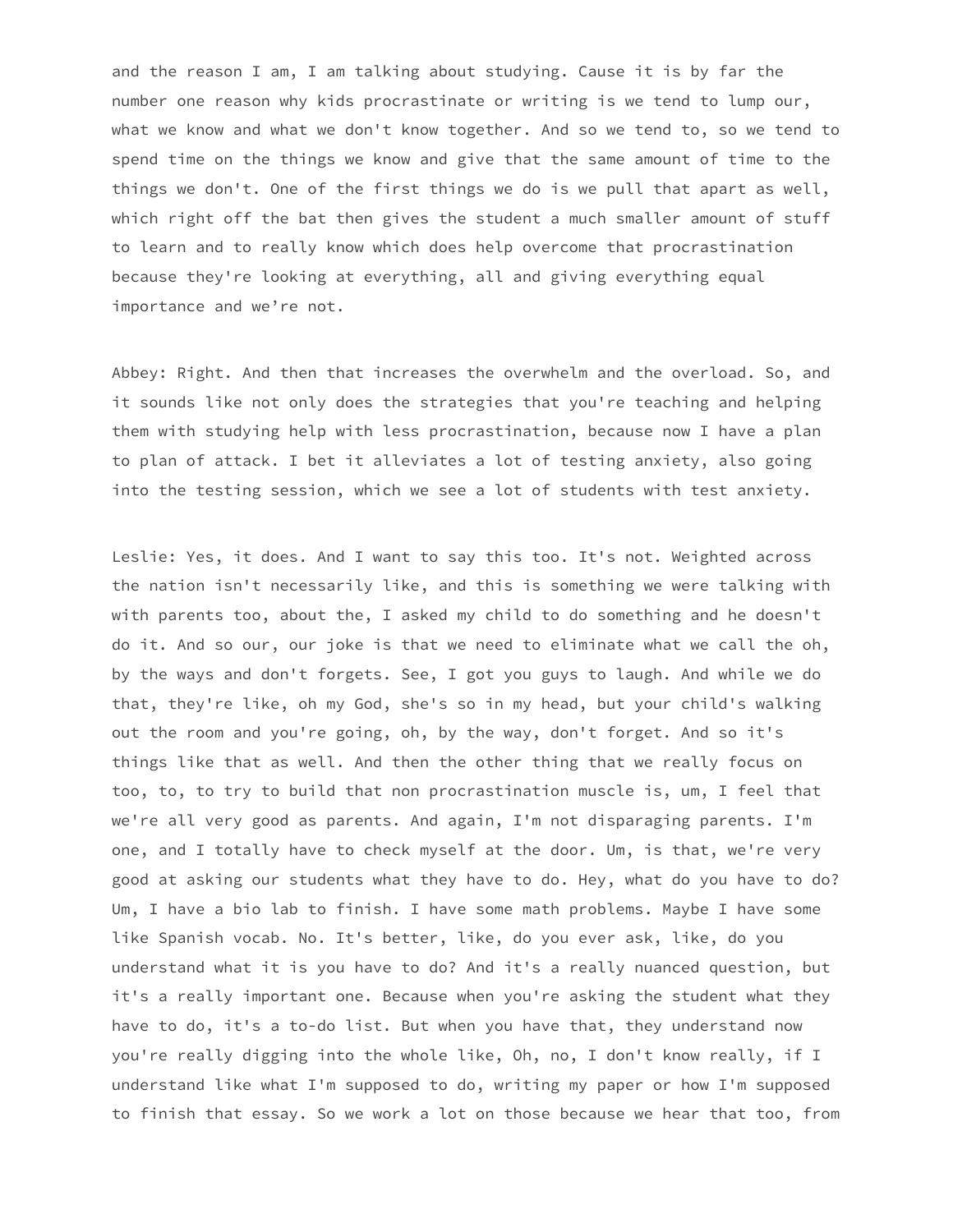our students, that that is the understanding portion, which goes back to the decision-making portion, which is a massive, massive thing.

Abbey: Hmm. Hmm. And then the helps the parents too with, I think if you ask the student, if they understand what they have to do, then that kind of helps them understand that procrastination feature of determining kind of the why behind the procrastination, is it because they don't have the skill?

Laurie: Right. Does it feel like your work with, you know, I know you work on organizational skills and planners and you have so many other different pieces, but don't you feel like all of that folds into the procrastination piece. Cause if I'm organized and I know exactly what I need to do, and I have a plan, a plan I'm not going to, I mean, I'm just going to go, you know, you make those routines, you start following through with it. You're less likely to like, errrr. I'm not doing it.

Leslie: Yes. And they, you know, it's, it's really, um, what we do at lot of…We tend to work with older students. So like when we work with our college students, even, um, we are very much about not only helping them plan, like, okay, let's look at your schedule on like, what's your priority. But we try to make as much of the, decision-making take the decision-making out of the equation. So for example, if a student has, let's say a class Monday at 10 to 11, and then doesn't have another class till two, we actually, it's not just, oh, you should use that time in between to get work done. It goes even farther. What is it exactly you're going to do at that time? Because what starts to happen particularly in college is we see repetitive things like, okay, every Friday you have like a, you know, a one sheet do or every Sunday at 11:59, right. You guys know what I'm talking about. There is a lot more than people real more than when I went to college, there is a ton of consistency and days. So it's, so it really presents itself and allows us to say great Monday, Monday between X class and Y class is your calculus time. And that really helps because it really helps them. Because again, what we're trying to do is take, is take all that decision-making out. So the we're kind of funny, like even before school starts, like we put certain things in place for the student, we have them, and it doesn't matter, even if you're in college or high school. So we, we have them pick five places, whether it's in their house or on campus. That they're going to study in, because we believe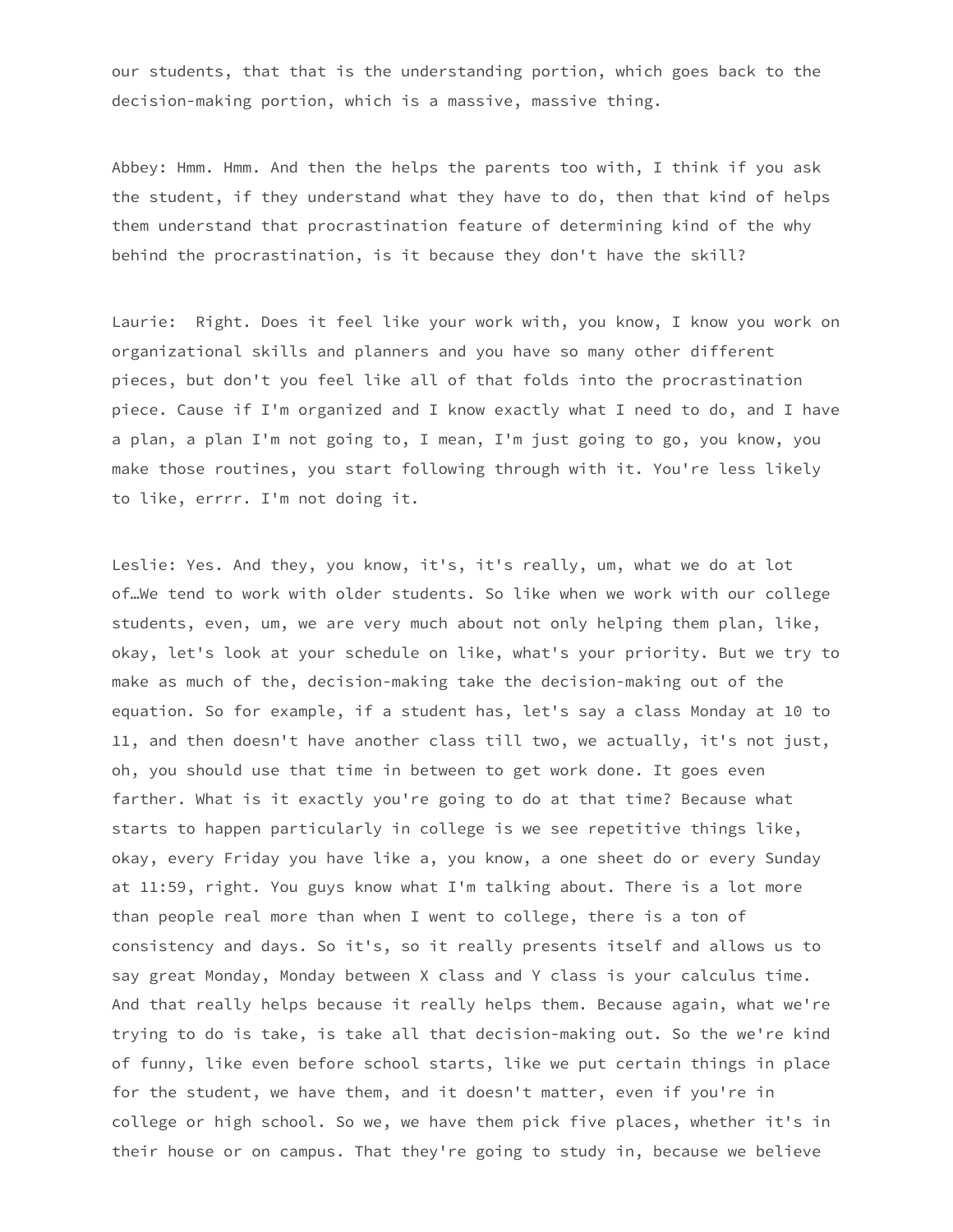in moving around. So that's that happens. We are big on making study playlist. If music is something that really works for you. So that happens. We also do something. We have it on our site and it's free. That's why I'm bringing it up. It's a, um, it's really your homework profile. Personal homework profile. And it's 15 questions that taps into your best practices. So I can't help. I can't change the way your teacher assigns homework, but what I can do is tap into your, your best practices to figure out what is the best way for you to do it. So what's your energy level? Do you want night or morning? Do you want to be in a group? Do you want quiet? Do you want music? Do you want wide open spaces? Do you want, I mean, I'm going through it all, but we fill the, I, we fill those out. No matter if your child is eight or 18, and if we even have a kid in a college, we do it after, before every semester, because things change and that ended up itself really does help with procrastination because we find when students get stuck, go back and refer to that and say, Hey, you did really well when you saved your reading for night. You know what I mean? But did your essay writing and the morning, or you really did much better when you had, I mean, defense facility, but have popcorn next to you because whatever.

Abbey: And instrumental music playing.

Leslie: We didn't really talk about it, but environment, and this, this is both research proven as well as Leslie proven, environment is so key to combating procrastination. Your cause I say this and this is for adults too. Relying on your internal motivation is just you get up again and put a fork in you. So what is your environment communicating to you? How can you share that load? Lighten that load. How can you let something else or someone else share that motivation burden with you? And so tapping into our environment is something we spent so much time, not only working on with students and parents, but talking about it in our workshops and webinars.

Laurie: And I think too, you know, I like that kind of developing that, that structure that we talked about. That's so important. It's easy then if you do. Quote, unquote, "fall off the wagon." It's easy to go back and figure out. Okay. Let's look and see what, what triggered that, what happened in this plan that we've made and how do we make sure that doesn't happen again? So it's easy to find where things might go wrong. And I liked that too. It just, everything is laid out so perfectly.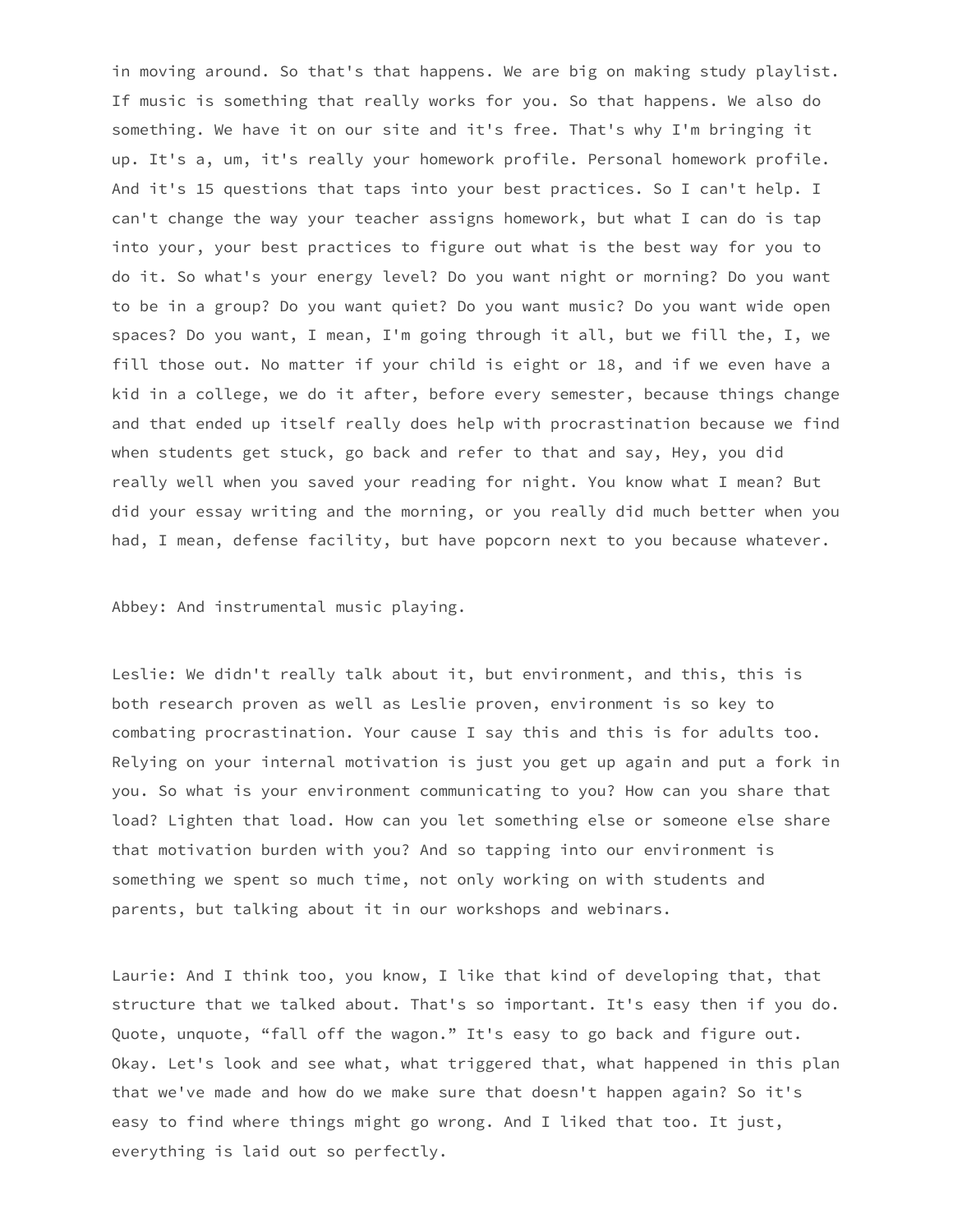Leslie: And we talk about rituals too. We talk about pre-work rituals a lot with our students, and they really understand that because our students understand practicing. They understand that they practice a sport where they practice a musical instrument or they practice for a theater or dance or a play. But they also know that prior to playing in a game or getting on stage that there's warm up exercises. Right? So we equate a lot. We take that theory of. The sense of like, okay, you understand that concept. You also understand that to practice something makes you get better at it, makes you feel more confident at it. Well, it's the same with calculus or AP bio or, but right? But even before we do anything, cause the same way we have to warm up our bodies, we have to warm up our brain. So how do you warm yourself up to get ready to receive? The work you're about to do. So we talk a lot about setting ourselves up for rituals. So perhaps it's, you know, getting your, you know, getting coffee or co some of my, some of my colleagues who say, I say, I take a walk, I call my mother. I get a coffee. I'd come in. I sit down, like, I light my candle. I put my music on. All of that is yes, it's a ritual, but it's environmental. But putting those practices in place, we've seen it over the years has really helped that whole procrast, that whole procrastination not look. If you don't know how to do something, you don't have to do something, but this is a completely different way to overcome that, that, that procrastination.

Laurie: So your team is made up of individuals that meet with students, parents. I mean, usually you're not meeting with all these people yourself, are you? I'm like, wow, because you're really busy, then we're really busy. So we need to let you go.

Leslie: People are surprised to hear that I. I do still coach a very small group of students. I will never not. Number one because I absolutely love kids. I do. I only coach college students. Cause I just think they're the coolest people. It keeps me young. Um, but it also they're my laboratory. Right? Like how do you write and speak and do all this if you are, if you're not in the trenches. So yes, we, our, our, our company is made up of two groups, we've got people working behind the scenes that obviously are working with parents or students, they're running the company that, you know, the product business, they customer service, all of that. And then I have coaches, yes, that work one-on-one with students, um, parents. And also we run boot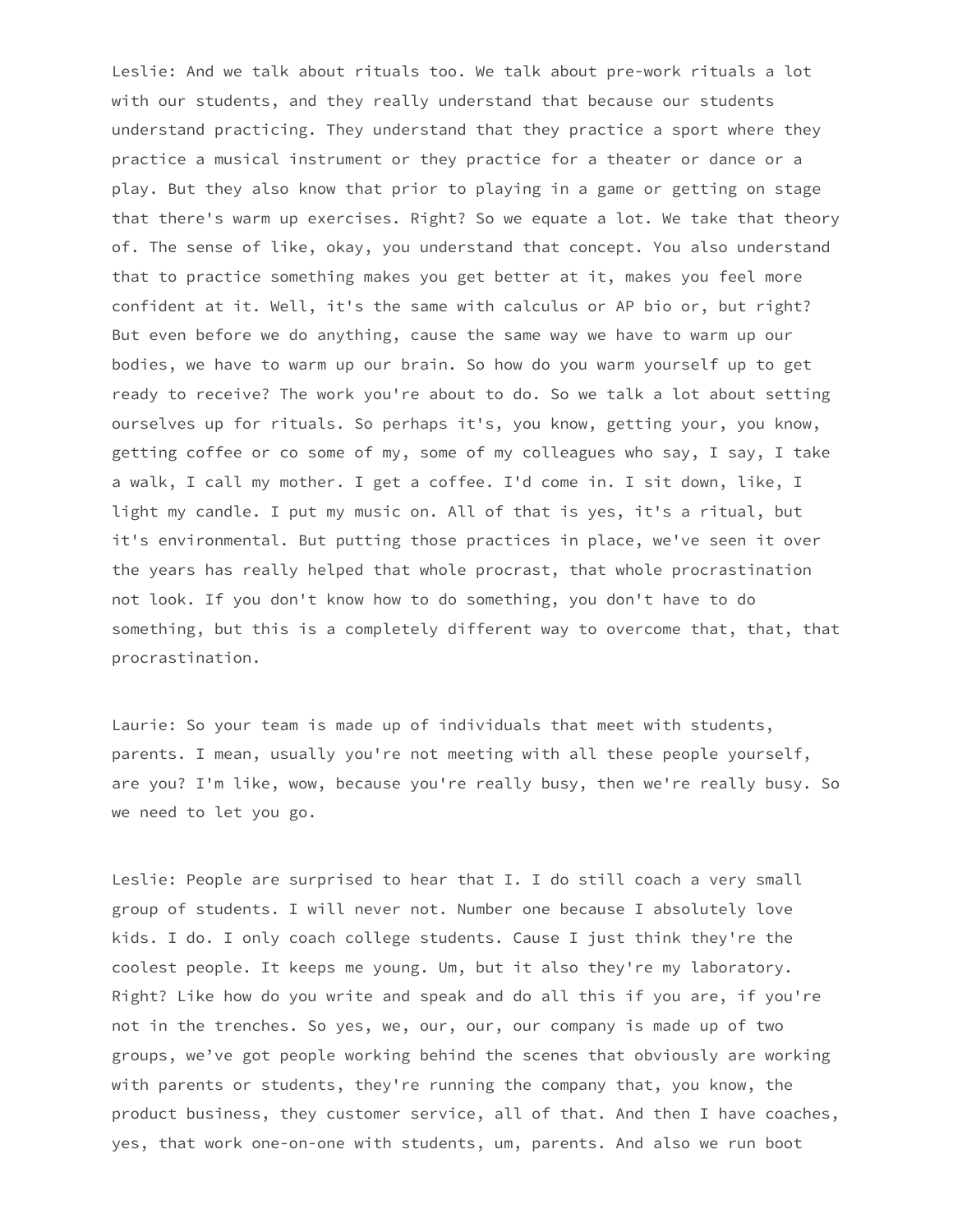camps for our younger students. Our middle school students that are bootcamps are much more skill driven. Whereas coaching is a little more nuanced as you know, a little more supportive, a little more team approach. Our bootcamps are way more skill driven. It's, we were finding that. That parents really wanted some, you know, okay. Yeah. It's great to be coaching my kid, but he's like teenage fleas. So we came up right way and that they're one-on-one, they're not that we never do anything in a group because we just found that that didn't work.

Laurie: Right. Right. So if someone wants help from your company, tell us the process of how that works.

Leslie: Oh, easy. We try to make everything easy. Um, you, so we have, we have a few websites, but you would go to our website, you go to orderoochoas.com. There's a page right there where you could just send it. You could call us obviously, or you can send an email, then you don't even have to know the email cause it's right there. And we have a community manager and her name is Laura and she is in charge of basically every coaching, bootcamp, client. She starts the process. She is your person. She is your go-to. She is the one you want. She's the one you want to ask and she'll walk you handhold you, you know, through everything.

Abbey: And so parents. That need help helping their students. When I, I'm kind of thinking of maybe some of the younger students that are struggling with procrastination and getting started on tasks and studying, and they personally may be an eight or nine year old, is not ready and equipped to work one-on-one with a coach, but the parent coaching piece is going to be very beneficial. So as far as the parent piece coaching. Have specific ages that the parent coaching is for or any age?

Leslie: Any age we code. So I do some of the, I do some of the parent coaching and I have somebody else who does parent coaching and the same process Laura, as your person. She, but, um, we coach, we always we've, we've coached kids as parents with kids as young, as like five who are newly diagnosed and don't know what to do. Um, and we've coached. I have kids that are even 25 and 30, who don't know what to do. Yes.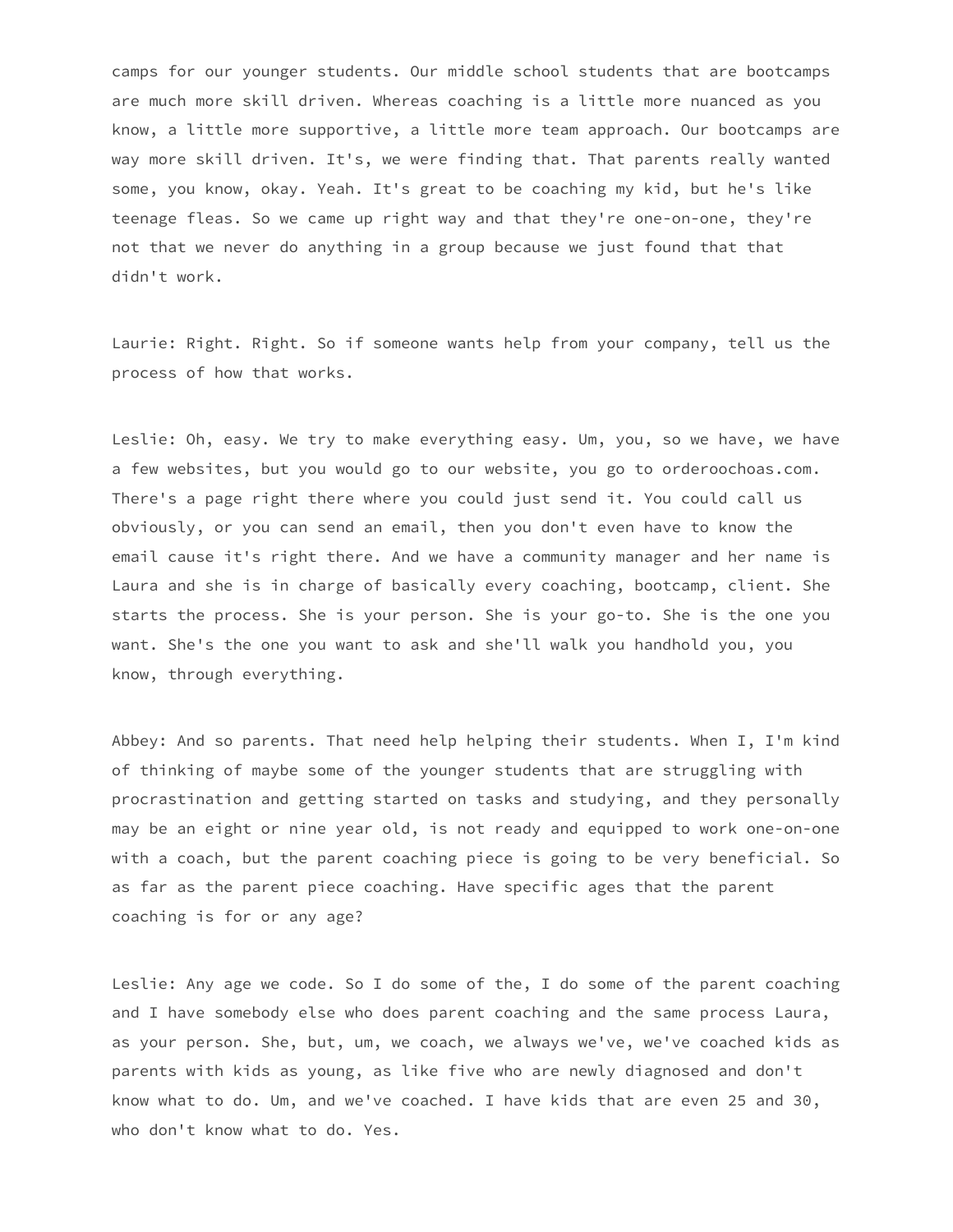Laurie: So you'd kind of covered all of the executive functioning type coaching, right? Like, you know, not just procrastination, but all of those?

Leslie: We are, we call ourselves academic life coaches. I like that term. I mean, you notice people call themselves executive functioning coaches or ADHD coaches. I don't like ADHD because I find them very limiting. I really personally like academic life, because as you get older…So a wise man, one time told me this in college professor, my freshman year, first class said, I'm going to give you guys a little bit about school. He goes, it's 30% academics and 70% everything else. Then it's 70%. That's going to make you successful. So we really like calling ourselves academic life because we do spend a lot of time, particularly with our older students. You know, upper high school and college on life, not so much on studying, but on time and willpower, willpower is a big one, massive one and relationships and, and accountability and advocacy and all of those things.

Laurie: Do you do anything with like career, career coaching or choosing or making decisions?

Leslie: We try not to. As you well know, and I'm sure you do when a parent finds you and loves you, they want you to do everything. Um, like we'll advise like I'm, I'm very big and very vocal about saying what colleges. I don't feel right, if college is the path your child is taking. I want to make that clear. I don't believe in college for everybody, but if college is the path, but when it comes to career, we might give it. But now we have people like I have someone I know who's amazing. And a career coach for kids that are neuro timers, I will put you there. So the joke at order out of chaos is if you have a 22 year old, who's working full time and you want coaching, we will not take you on. But if you have a 30 year old who went back to school, we will take you on, we are, we are student oriented. We are parent oriented to help your child. But we are student focused. That is our, yeah.

Abbey: I was going to ask about, you know, adults that were struggling in the workplace, but that's not your niche really, you refer them out.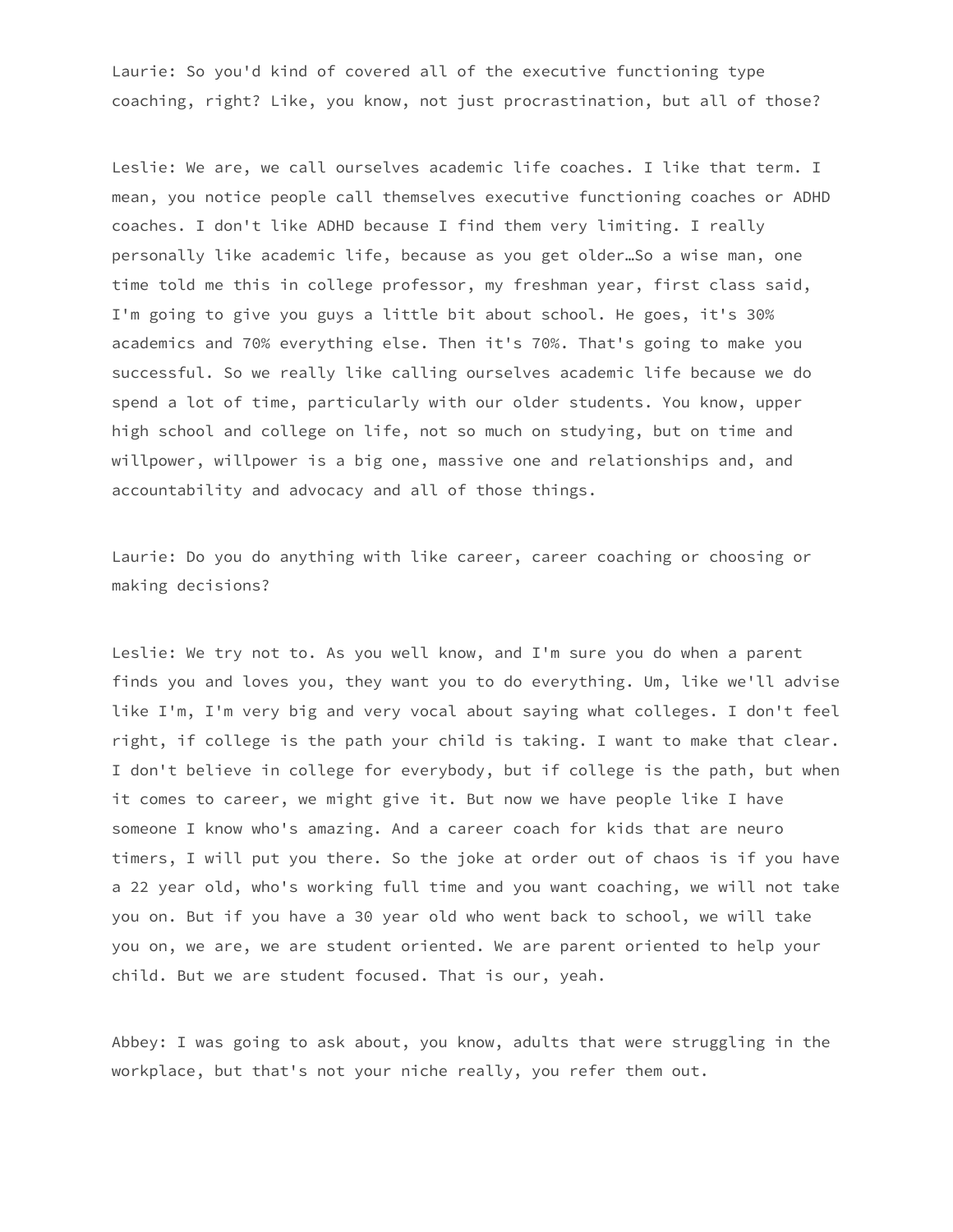Leslie: We have it's the same way people come to us all the time and say, can you make an adult planner? No. Now a lot of adults use our small planner are, uh, we are products designed for students in mind.

Abbey: I love that.

Leslie: So we are very listen. I, I stay in your lane, stay in our lane. I, you know, I, I'm very good about always saying, um, I know where I begin an end. That's kind of my party line. I know where I begin and end. Um, but now I would be really bad at coaching a 50 year old lawyer.

Laurie: And I think too, you've built up the relationships with people that if you're not going to do it, you know, who can, and you're gonna send them to the right parts. And then that's kinda how we feel too.

Leslie: Right. Laura spends like Laura and Stephanie spent half their time doing. Here's somebody you should get already, man, but very much about staying in our lane, knowing what we do and, and because it, when we stick, look, I always say, if you're talking to everyone, you're talking to nobody and we're just very good about what we do. And I'm going to say it where we're really look, you don't stay in business for 18 years if you're not good at what you do. I have no problem saying that. I always say, I am, I am narrow and deep. I am not long. And why there's a million things we are, I'm awful at what I do. I do.

Laurie: Well. That's awesome. So we definitely would like to have you back, you know, for, I would love to do a study skills because that is something we see a ton of. And, and I think that could be a really great conversation.

Leslie: I love it because it's fun. It's tactile.

Laurie: It is fun. Yeah. And a lot of people would not use fun to describe study skills. So that already says that we've got a lot to learn.

Abbey: Absolutely.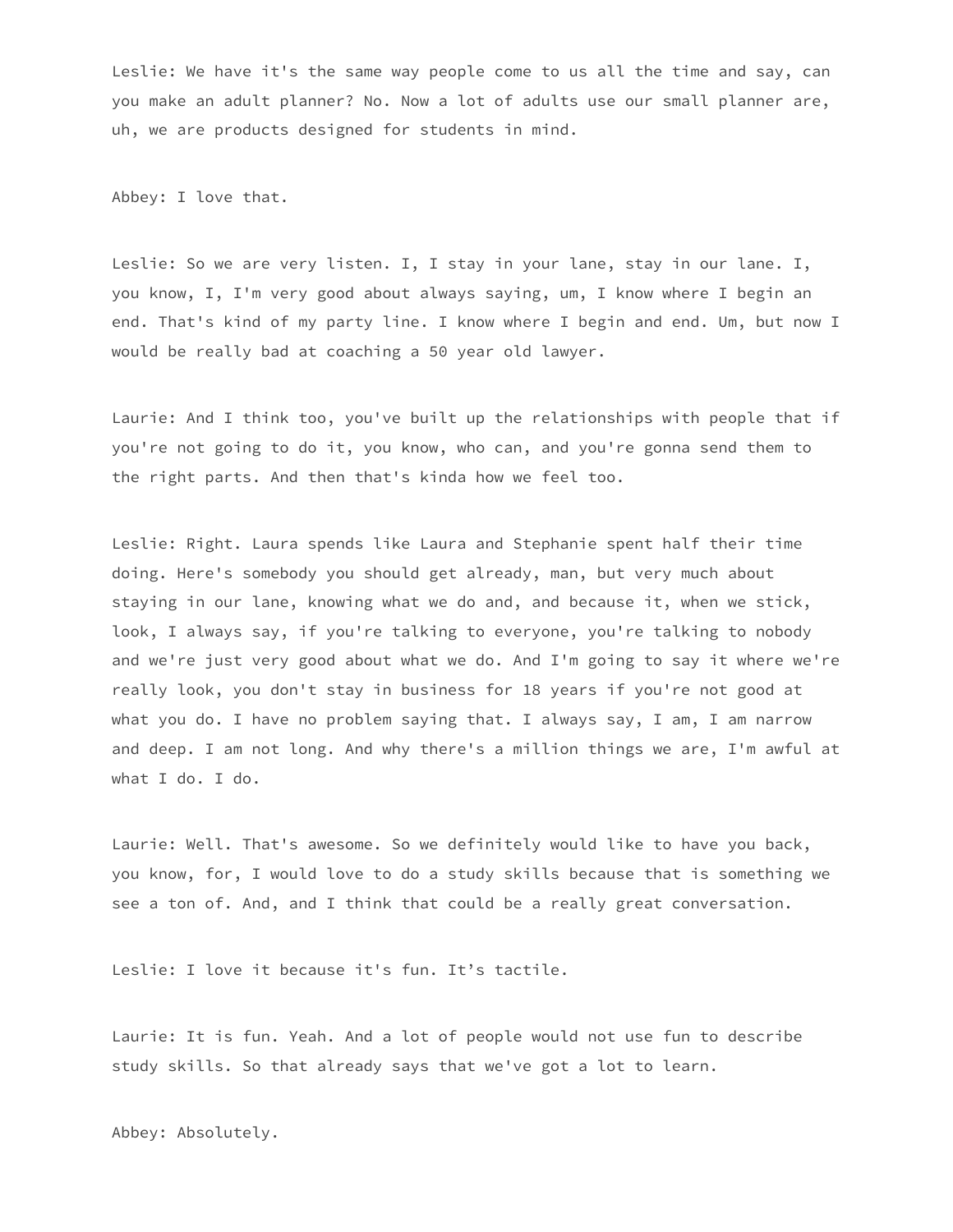Laurie: So we will definitely share your website and all your information. We would like to put a link to your book all in the show notes.

Abbey: I just have a quick question. So your book that you wrote most recently called how to do it now, right. Um, what, what would you say is like the reading level. I mean, it's geared towards students, but like if I like, what's the readability level or grade level?

Leslie: I'm going to be very honest. We wrote the book geared to high school and college. What we're seeing though is. I would say like 13 and up. And what we're seeing is parents. So parents of all ages, because now granted, so what you have to know about the book very quickly is there's the first chapter is about procrastination and then there's nine chapters after that, that support. So like one is on homework, studying, organizing, prioritizing all of those things. So obviously maybe the homework and study, but what parents are saying is you could have written this as a, as an adult procrastination book, uh, minus the study and homework chapters, but readability for, I mean, it's a little saucy, cause you've got to remember that there is some. You know, I'm, I'm talking about college students and high school students. So for example, we did something called classroom confessionals where we asked kids rapid fire questions and they're peppered throughout the book. So one of the questions like what's your favorite snack to eat while you study? And some kids say Ritalin. And we've left that in because we needed parents to see that this is really why this happening. So maybe you don't want your 12 year old to read that, but your 15 year old can handle it.

Laurie: For sure. That helps.

Abbey: That is helpful.

Leslie: It's a little it's like people said it to be very respectful to that age group that it was good. It was well, people laugh and say I'm 18 and a 50 year old body. Do you know what I mean?

Abbey: Exactly I say that sometimes too. That's awesome.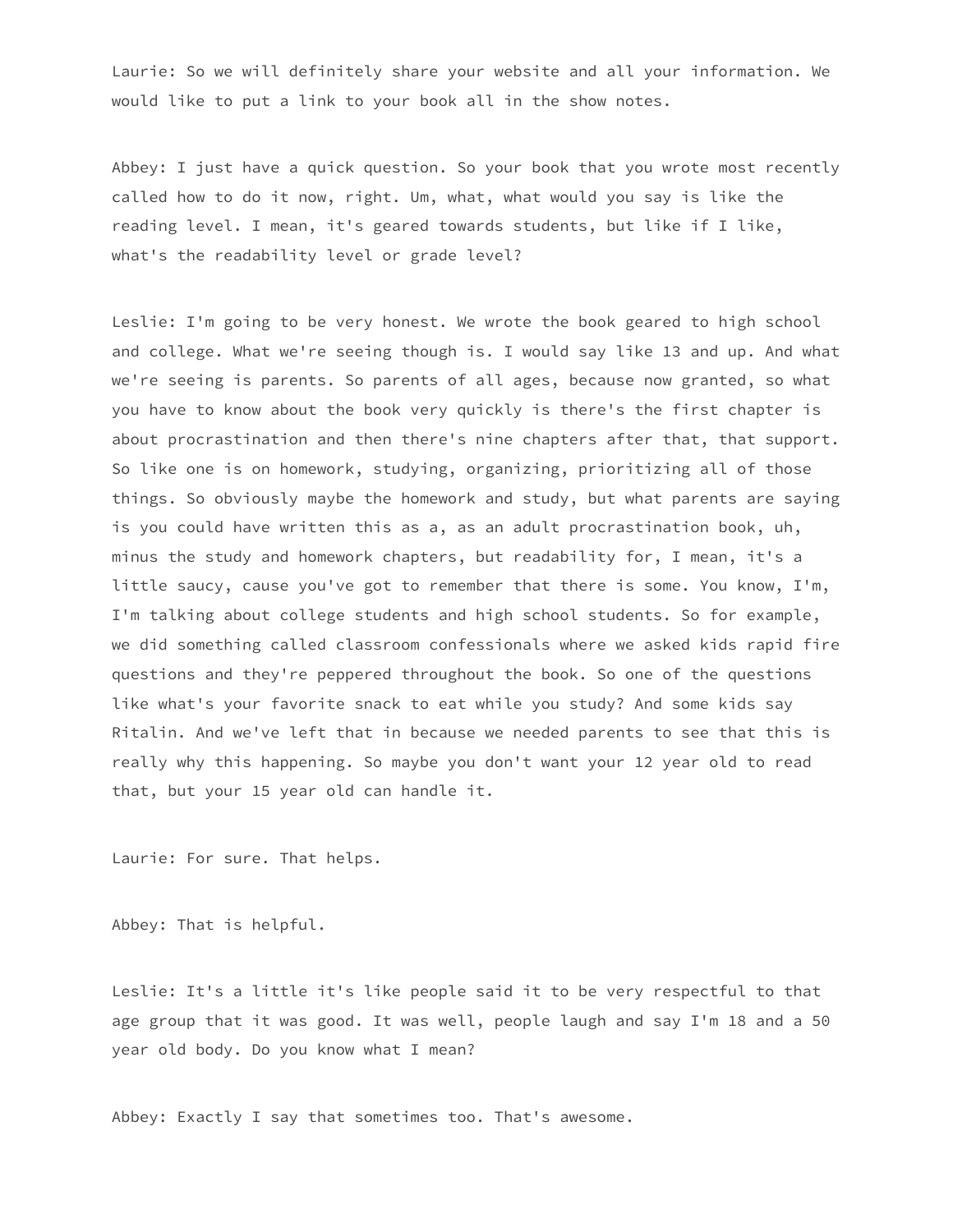Laurie: Yeah, that's cool.

Abbey: Awesome. Thank you so much for sharing such great information with us today, Leslie. We really appreciate it.

Laurie: I think we're going to get a lot of people hope. We're big on like there is, I feel like just listening to you talk. I feel like parents are going to think, okay, we can do this. We can tackle it.

Leslie: Oh yeah. If I could tell you guys can do it, it's really look, you know this, um, and this is, this is another podcast, but it's, it's a lot of it is the verbiage that you use when you're speaking to your child. It's all about the verbiage really is.

Abbey: Yeah.

Leslie: But there is help kids do learn, you know, some of them outgrow it. Some of it learns skills, but it's, it's really getting into that underbelly and understanding what's truly getting in their way.

Abbey: That's perfect.

Laurie: Thank you so much. If you guys have any questions specifically for Leslie, we'll have all of our contact information in the show notes. You can always reach us at letstalklearning disabilities@gmail.com. Be looking out for our brand new website for our podcast are excited. It should be coming live like really any day now, I think. And so we'll have that out. And, uh, thank you.

Leslie: Thank you so much.

Abbey: Thank you.

Laurie: You guys, everyone have a great day. Thanks for listening.